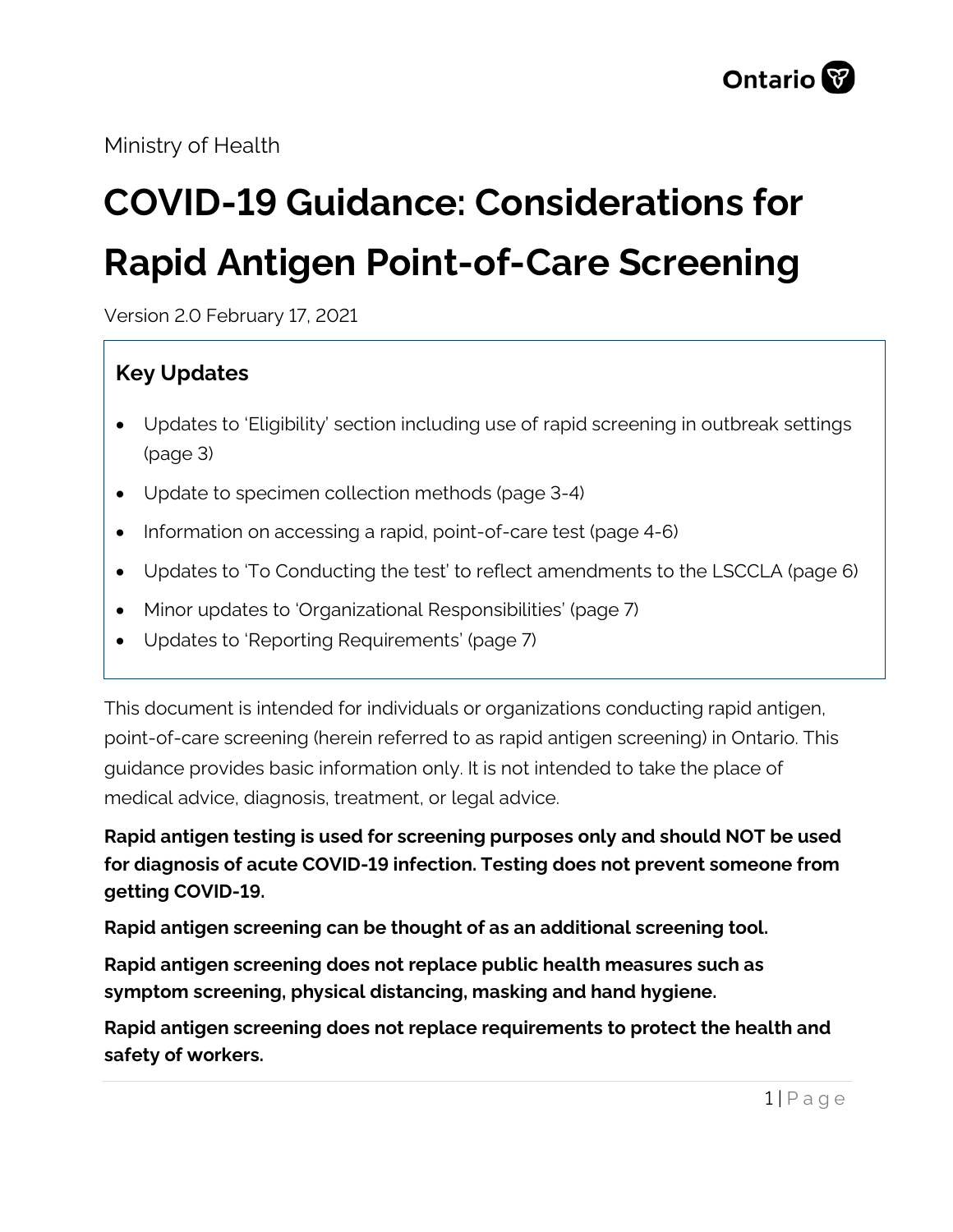

#### **Any positive results from rapid antigen screening must be confirmed with laboratory-based testing.**

Please see the [COVID-19 Provincial Testing Guidance](http://www.health.gov.on.ca/en/pro/programs/publichealth/coronavirus/docs/2019_testing_guidance.pdf) for more information. Anyone who falls within the current Provincial Testing Guidance should continue to seek testing at available participating pharmacies, participating licensed community labs, and assessment centres.

In the event of any conflict between this guidance document and any applicable legislation or orders or directives issued by the Minister of Health or the Chief Medical Officer of Health (CMOH), the legislation, order or directive prevails. Please see [Ontario's COVID-19 website](https://www.ontario.ca/page/resources-prevent-covid-19-workplace) for more general information as well as for updates to this document.

# **Rapid Antigen Screening in Ontario**

### **General Overview**

- Organizations should develop a [COVID-19 Workplace Safety Plan](https://www.ontario.ca/page/develop-your-covid-19-workplace-safety-plan) to minimize the risk of COVID-19. This includes having written policies and procedures that are in alignment with any sector-specific quidance issued by the Chief Medical Officer of Health and any other specific measures recommended by public health agencies. See [Resources to Prevent COVID-19 in the Workplace](https://www.ontario.ca/page/resources-prevent-covid-19-workplace) for more information.
- Employers are required to follow the *[Occupational Health and Safety Act \(](https://www.ontario.ca/laws/statute/90o01)*OHSA*)*.
	- o All workplace parties (e.g. employers, supervisors, workers) have statutory responsibilities related to **health and safety** in the workplace.
	- o There are no specific requirements in the **OHSA** or its regulations for employers to conduct testing of workers.
- Currently, all rapid antigen screening is being conducted using the Abbott Panbio<sup>TM</sup> test. In the future, additional devices such as the BD Veritor will be used for rapid antigen screening.
- Prior to initiating screening, organizations should make their their local public [health unit](http://www.health.gov.on.ca/en/common/system/services/phu/locations.aspx) aware that they will be engaging in rapid [screening.](http://www.health.gov.on.ca/en/pro/programs/publichealth/coronavirus/docs/Considerations_for_Privately-Initiated_Testing.pdf) Organizations must have processes in place to report all positive results from antigen testing to the local public health unit.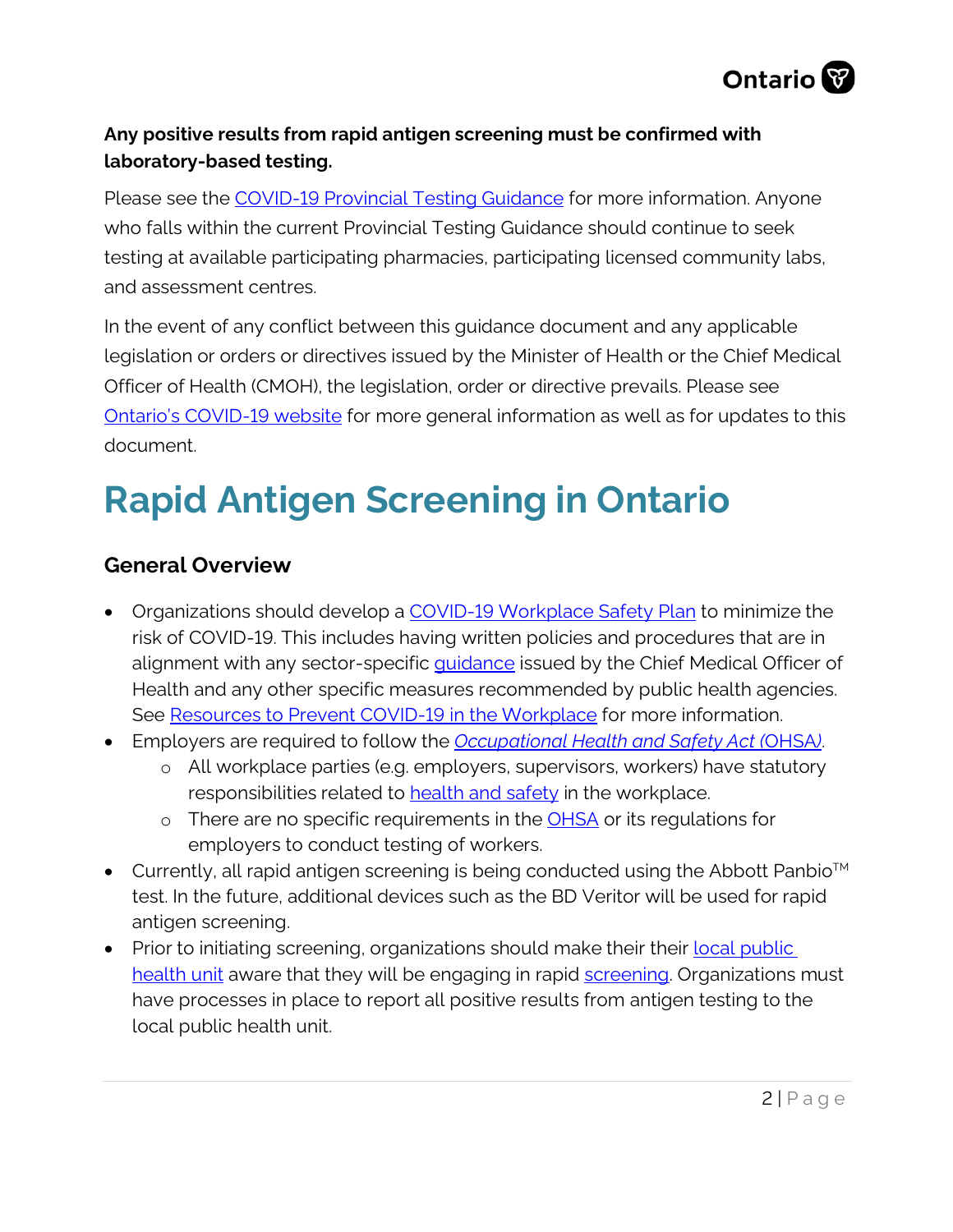

# **Eligibility**

- Subject to the specimen collection described below, rapid antigen screening may only be performed using a testing device that has been approved by Health Canada and is available in Ontario. Note: Although the Panbio™ specifically is currently only approved for use by Health Canada for individuals who meet COVID-19 clinical and/or epidemiological criteria, the assay is being used by the province for individuals who have no clinical or epidemiological history suggestive of COVID-19 as an additional screening tool only.
- Any individual who is currently symptomatic or a contact of a confirmed case should be directed to their healthcare provider, to an assessment centre, or participating licensed community lab to obtain a diagnostic test instead of a rapid screening test.
- In general, individuals who have previously been infected with and recovered from COVID-19 should not undergo repeat testing/antigen screening, unless otherwise directed by [local public health](http://www.health.gov.on.ca/en/common/system/services/phu/locations.aspx) or their health care provider as per their symptom and exposure history.
- In general, rapid antigen screening should not be conducted in an **outbreak** setting, unless:
	- o It is being conducted under the guidance and direction of a local public health unit and is not replacing any measures currently in place through PHUs, and;
	- o It is being conducted only in addition to, not as a replacement for, diagnostic testing of individuals within the outbreak setting, as outlined in the *provincial* [testing guidance.](http://www.health.gov.on.ca/en/pro/programs/publichealth/coronavirus/docs/2019_testing_guidance.pdf)

### **Specimen Collection**

- Nasopharyngeal swab (NPS) is the specimen collection type with the highest sensitivity.
	- o Nasopharyngeal swabs are controlled acts that require a specialized workforce and may limit the number of settings that are able to adopt the test.
	- o Nasopharyngeal swabs may be uncomfortable, particularly where frequent testing is proposed.
- Alternate specimen collection types are also acceptable, including a combined swab of throat and both nares, a nasal swab, or a deep nasal swab.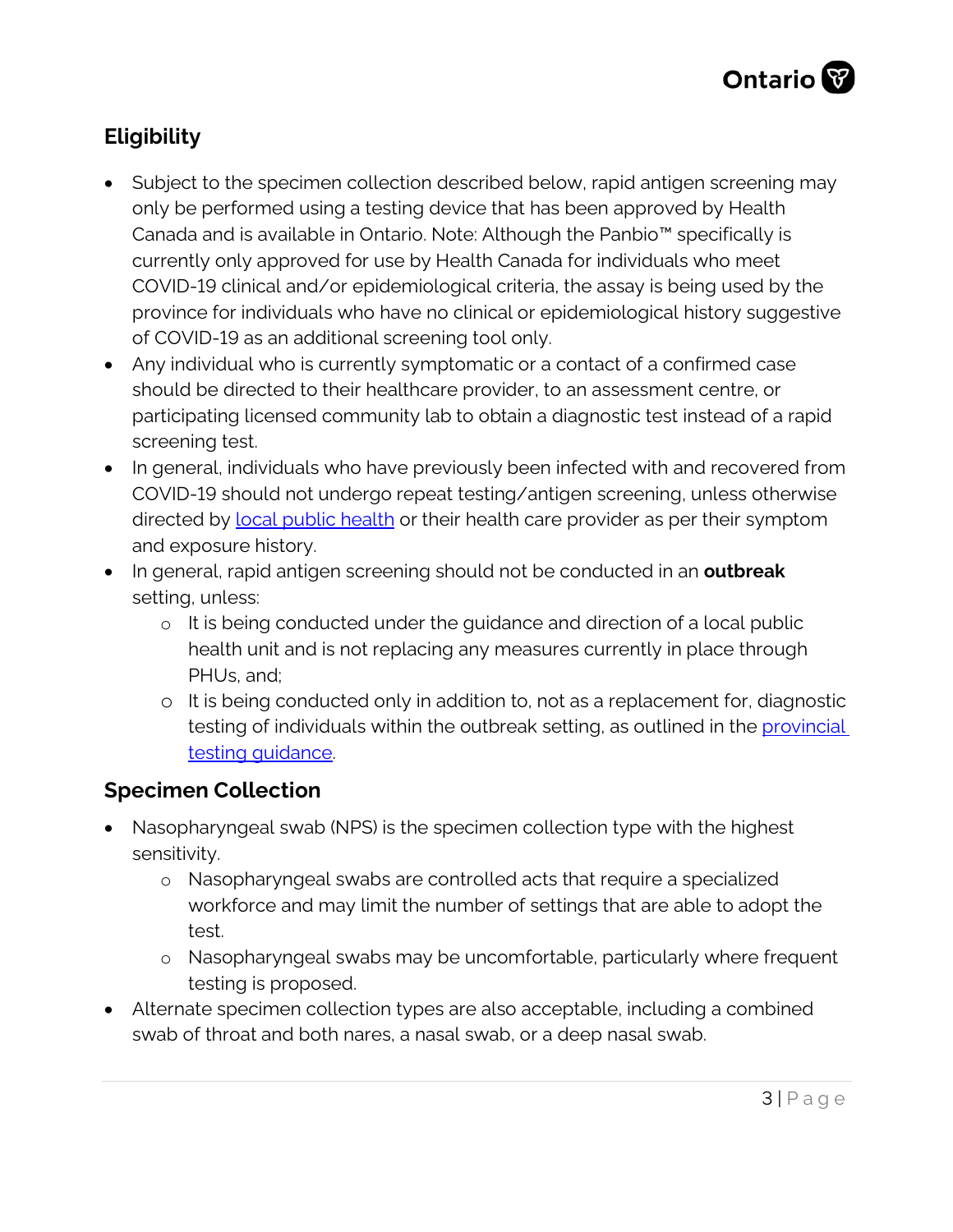

- Specimen collection must be conducted in accordance with the type of swab included in the test kit.
	- o The only exception is the use of the Abbott Panbio rapid antigen NP swab as a lower nasal swab, as this has been determined to be an acceptable alternative specimen collection modality by the MOH.
- An alternate type of specimen collection may have the advantage of:
	- o Increasing the availability of testing as an option by allowing for a broad range of health professionals to collect the specimen
	- o Reducing the inconvenience or discomfort due to repeated nasopharyngeal swabs
	- o Improved adherence to screening programs
	- o Potential for more immediate and robust uptake of this test
- Nasal and throat specimen collection may be less sensitive than nasopharyngeal specimens for the detection of COVID-19.
	- o For more details of the effect of specimen collection on sensitivity, please see PHO Evidence Brief on The Use of Alternate Specimen Collection [Methods for COVID-19 PCR Testing](https://www.publichealthontario.ca/-/media/documents/ncov/evidence-brief/2020/08/eb-covid-19-pcr-testing-alternative-collection-testing.pdf?la=en)
- Frequency of specimen collection and screening:
	- o For asymptomatic individuals in high prevalence areas (Yellow/Orange/Red/Grey) specimen collection and screening should be performed 2-3 times per week.
	- o For low prevalence areas (Green), specimen collection and screening should be performed 1-2 times per week.

### **Accessing a Rapid, Point-of-Care Test**

- The Province of Ontario has expanded the ways in which a person may access a point-of-care antigen test for COVID-19.
- All point-of-care tests for COVID-19 must be performed in a specimen collection centre or a licensed laboratory, unless an exemption under the *Laboratory and Specimen Collection Centre Licensing Act* (LSCCLA) applies. Specimen collection centres and licensed laboratories may be fixed or mobile.
- These exemptions fall into three categories: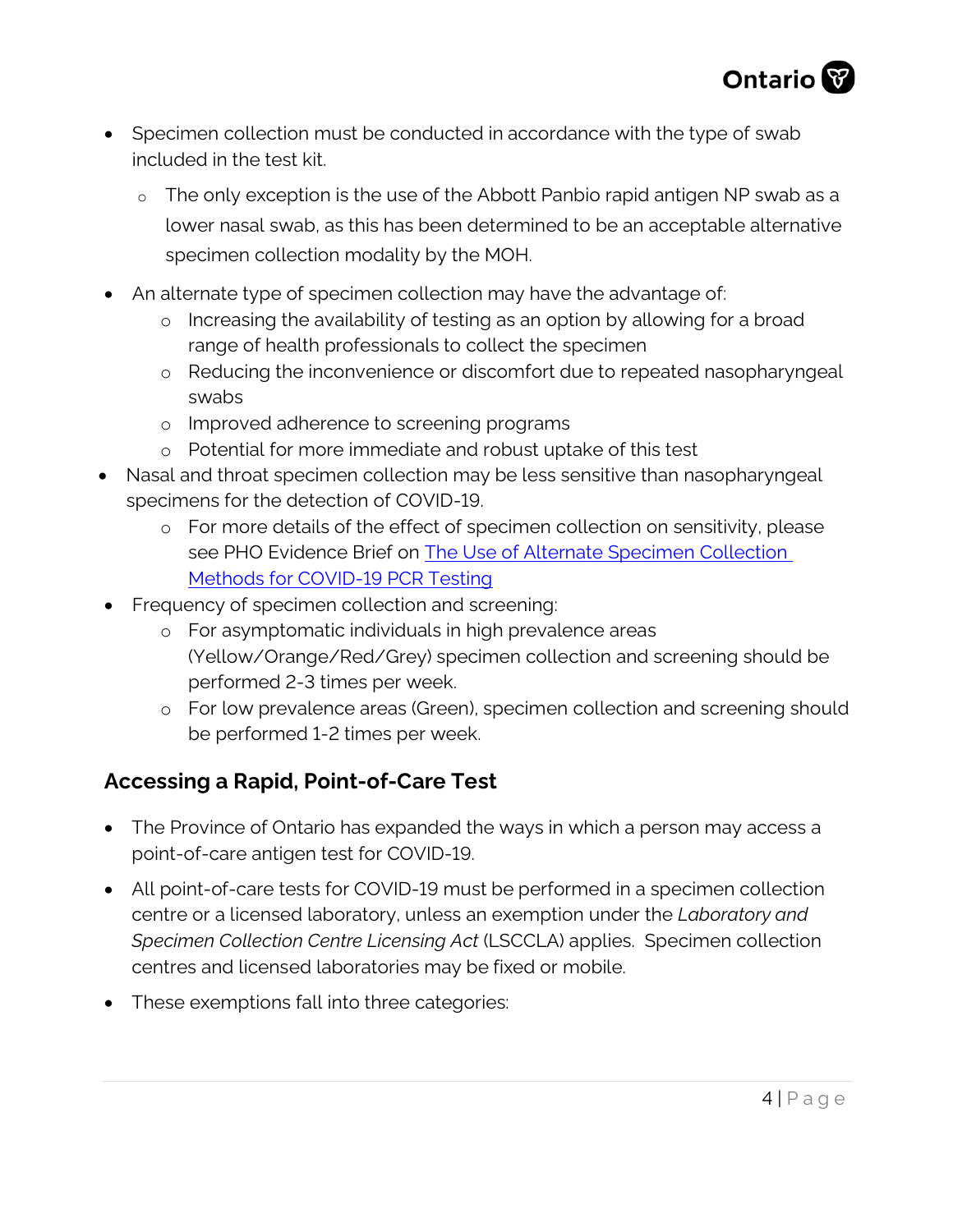

- 1. A physician who performs a point-of-care antigen test for COVID-19 for the exclusive purpose of screening his or her own patients in the course of his or her medical practice.
- 2. A list of specified health professionals who can perform point-of-care tests for COVID-19.
	- A physician, nurse practitioner, registered nurse, registered practical nurse, dentist, pharmacist, paramedic or community paramedicine practitioner.
- 3. A person or organization enrolled by agreement as a participant in the Provincial Antigen Screening Program or a person acting on behalf of the participant.
	- The Program agreement is with the Province of Ontario or an agent of the Province and participation in the Program is subject to the conditions that the participant will,
		- o ensure that COVID-19 antigen testing by point-of-care testing is used only for the purposes of the Program,
		- o submit data in the form and manner requested by the Province of Ontario,
		- o comply with the quality assurance requirements that are applicable to the Program, and
		- o meet any other requirements set out in the Program agreement.
	- The Program may allow for additional health professionals or other trained individuals to collect specimens or perform a point-of-care antigen test for COVID-19, so long as they have the knowledge, skills, training and judgment to do so. Health professionals may include both regulated health professionals, as well as non-regulated health professionals.
	- Examples of health professionals that can perform rapid antigen screening as part of the Provincial Antigen Screening Program include, but are not restricted to:
		- o Health professions regulated in Ontario:
			- **Audiology and Speech-Language Pathology; Chiropody** and Podiatry; Chiropractic; Dental Hygiene; Dental Technology; Dentistry; Denturism; Dietetics;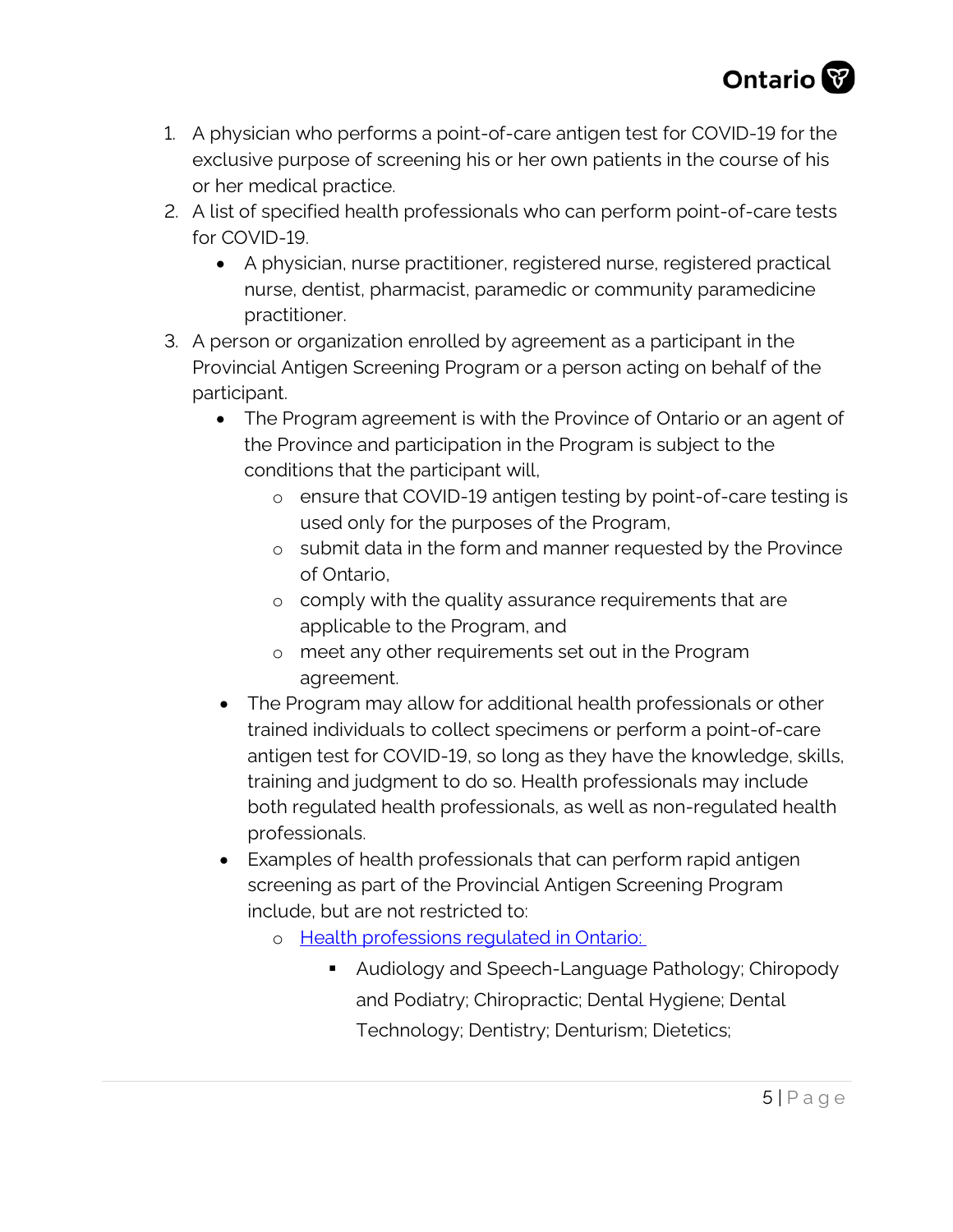

Homeopathy; Kinesiology; Massage Therapy; Medical Laboratory Technology; Medical Radiation Technology; Medicine; Midwifery; Naturopathy; Nursing; Occupational Therapy; Opticianry; Optometry; Pharmacy; Physiotherapy; Psychology; Psychotherapy; Respiratory Therapy; Traditional Chinese Medicine and Acupuncture.

- o Non-regulated health professionals:
	- E.g., Personal support workers, Physician assistants, Physiotherapy assistants, Speech language therapists, Osteopaths, etc.
- Specific information on the exemptions is set out in Regulations 682 (Laboratories) and 683 (Specimen Collection Centres) under the LSCCLA.

# **Conducting the Test**

- the LSCCLA*.* • Sites that have entered into an agreement with the Ministry of Health to participate in the Provincial Antigen Screening Program are exempt from certain aspects of
	- o Under this exemption (regulation 682, 13.3) a person can perform COVID-19 antigen point of care testing if they are participating in the Provincial Antigen Screening Program and are in compliance with the program's conditions.
- *Care Consent Act* [\(HCCA\)](https://www.ontario.ca/laws/statute/96h02), *[Regulated Health Professions Act](https://www.ontario.ca/laws/statute/91r18)* (RHPA). A positive result on a rapid antigen screening test is considered a preliminary • Health professionals are responsible for satisfying all applicable legislative and regulatory requirements, including those under the [LSCCLA,](https://www.ontario.ca/laws/statute/90l01) *[Health Protection and](https://www.ontario.ca/laws/statute/90h07)  [Promotion Act](https://www.ontario.ca/laws/statute/90h07)* (HPPA), *[Personal Health Information Protection Act](https://www.ontario.ca/laws/statute/04p03) (*[PHIPA\)](https://www.ontario.ca/laws/statute/04p03), *Health*  positive and should be followed up with a laboratory-PCR test to act as a confirmatory test, as per [Provincial Testing Guidance.](http://www.health.gov.on.ca/en/pro/programs/publichealth/coronavirus/docs/2019_testing_guidance.pdf) 
	- o Health professionals must ensure that all personal and health information will be collected, used, disclosed in accordance with relevant legislation, including the PHIPA.
	- kits. See the PHO Document: Abbott Panbio™ COVID-19 Antigen Rapid Test: o Appropriate biosafety precautions must be taken when using the Panbio test [Biosafety Considerations](https://www.publichealthontario.ca/-/media/documents/lab/covid-19-abbott-panbio-antigen-rapid-test-biosafety.pdf?la=en)